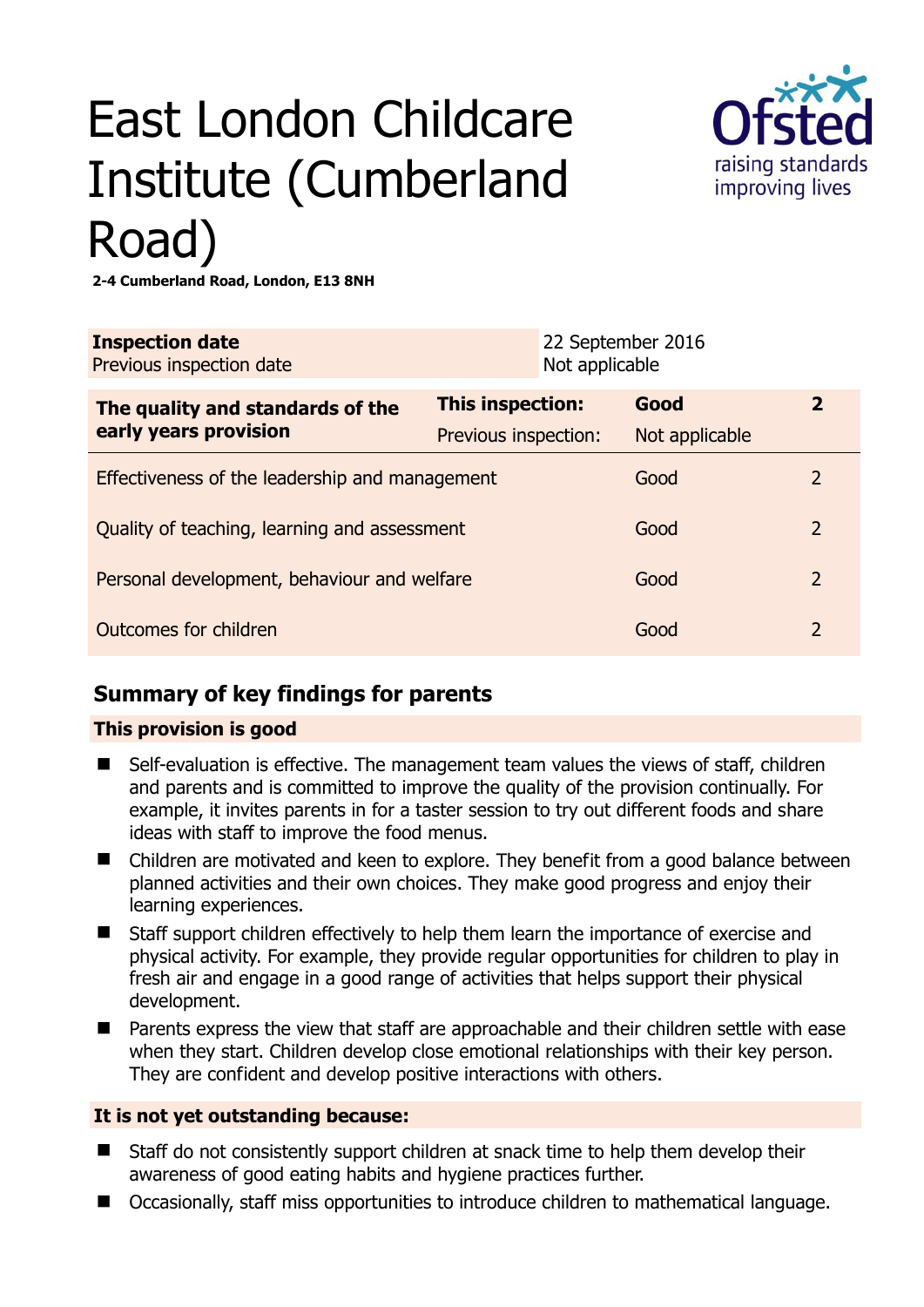# **What the setting needs to do to improve further**

#### **To further improve the quality of the early years provision the provider should:**

- $\blacksquare$  review and improve snack time routines to help all children develop their understanding of good eating habits and hygiene practices further
- increase opportunities for children to learn and use mathematical language.

### **Inspection activities**

- The inspector observed children and their interactions with the staff.
- The inspector took account of the views of parents and children.
- $\blacksquare$  The inspector held discussions with staff at appropriate times.
- The inspector carried out a joint observation with the manager.
- The inspector looked at a sample of documents, including children's learning records, risk assessments, accident and incident records, and policies and procedures.

#### **Inspector**

Geetha Ramesh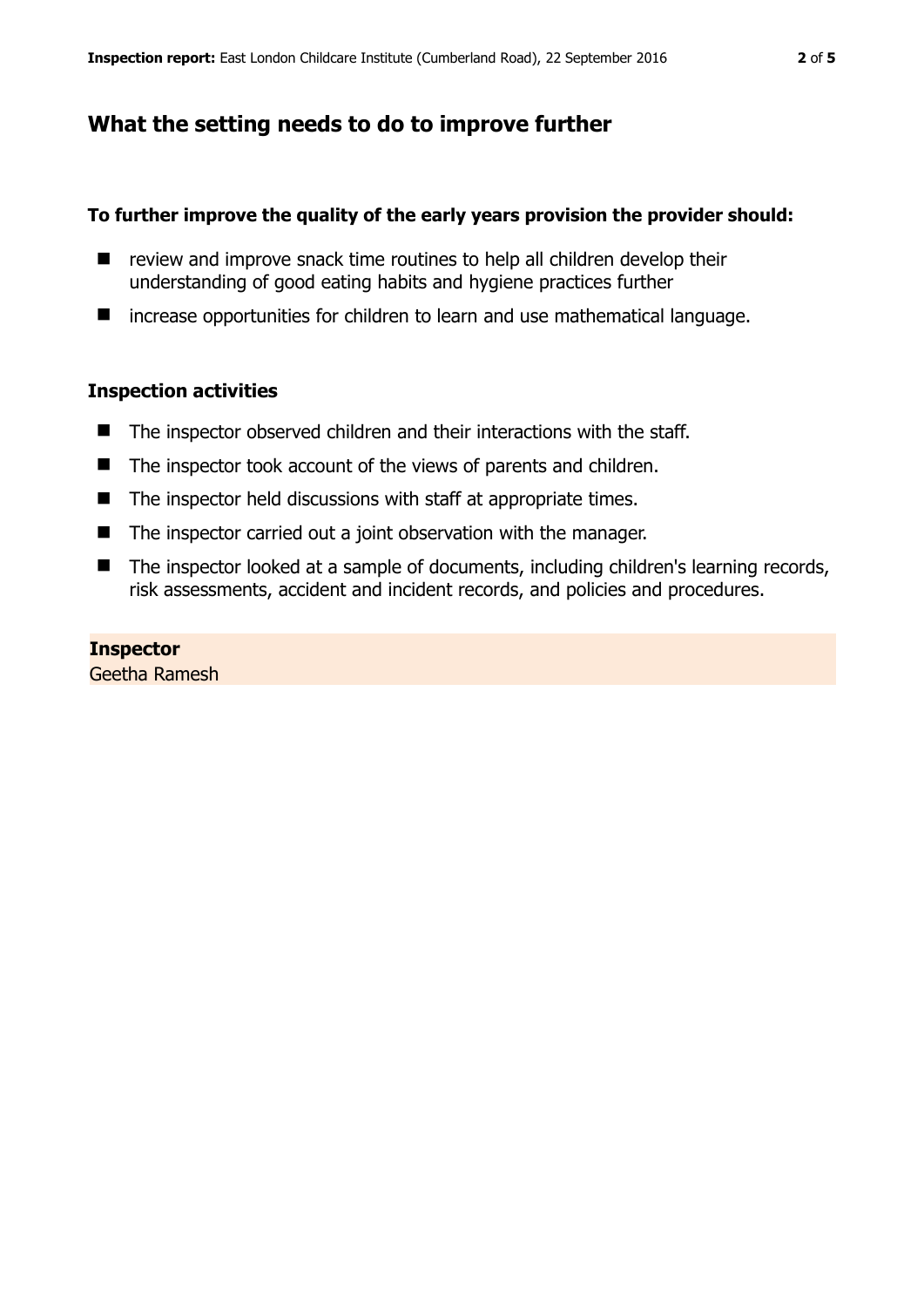## **Inspection findings**

#### **Effectiveness of the leadership and management is good**

Safeguarding is effective. Staff understand how to identify and report concerns about children's welfare. The management team uses effective procedures to complete ongoing risk assessments and ensures that the premises and equipment are safe and suitable for use by all children. It regularly evaluates arrangements for health and safety and takes appropriate steps to remove or minimise hazards to children's well-being. A qualified firstaider is available at all times to deal efficiently with accidents and injuries. The managers monitor and support staff performance regularly, such as arranging training to encourage their professional development and improve teaching practice. They deploy staff effectively, taking account of their qualifications, which has a positive impact on the overall quality of teaching practice. For example, senior staff guide the team effectively to help improve the learning programmes for children aged two years. The manager monitors the progress of individual children and seeks advice from professionals to help address gaps in their learning.

#### **Quality of teaching, learning and assessment is good**

Staff provide a range of opportunities for children to develop their understanding of the natural environment. For example, young children water plants and older children eagerly explore the mud kitchen. Staff enthusiastically support children to build on their creativity as they play. For example, toddlers use their imagination to make cakes with modelling dough. Staff model language well and, for instance, help children learn to answer simple questions, which builds on their communication and language development. Staff share information effectively with parents, schools and other settings that children attend. This helps to support continuity in children's learning.

#### **Personal development, behaviour and welfare are good**

Staff provide an inclusive environment in which all children and their families, including those learning English as an additional language, feel welcome. Children learn to care for their personal needs and become independent. For example, they know they need to get their coats on when it begins to rain and older children learn to serve food on to their plates. They learn to share and take turns during play, for example, they pass resources to other children during activities. Children develop good personal and social skills.

#### **Outcomes for children are good**

Children enjoy a range of opportunities to develop their early literacy skills. For example, younger children and toddlers learn to make marks, such as in gloop and shaving foam, and older children learn to link letters to the sounds they make. They develop skills that help prepare them for school and they all make good progress towards the next stages in their learning.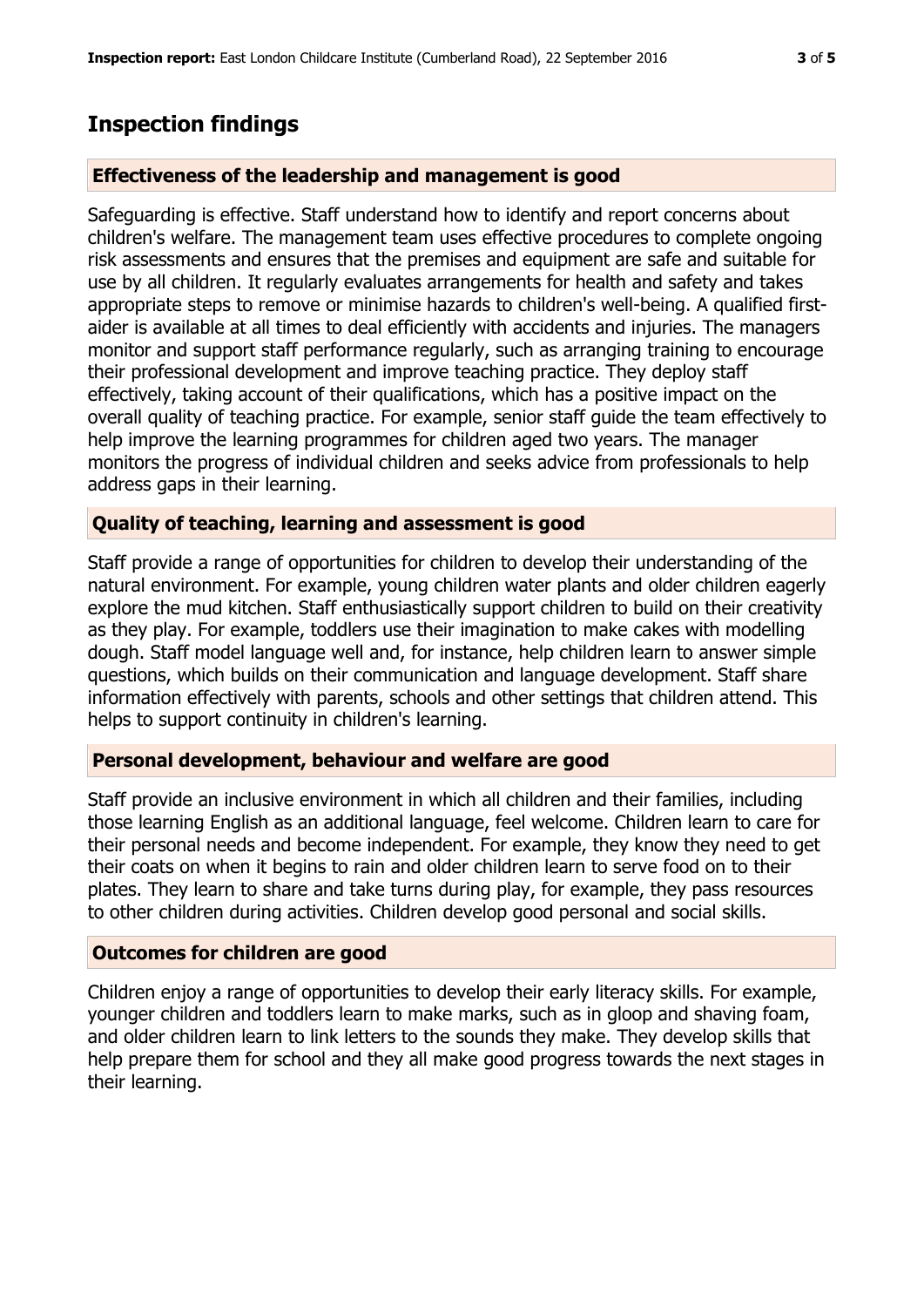# **Setting details**

| Unique reference number                             | EY484273                                               |  |
|-----------------------------------------------------|--------------------------------------------------------|--|
| <b>Local authority</b>                              | <b>Newham</b>                                          |  |
| <b>Inspection number</b>                            | 1073498                                                |  |
| <b>Type of provision</b>                            | Full-time provision                                    |  |
| Day care type                                       | Childcare - Non-Domestic                               |  |
| <b>Registers</b>                                    | Early Years Register, Compulsory Childcare<br>Register |  |
| Age range of children                               | $0 - 4$                                                |  |
| <b>Total number of places</b>                       | 95                                                     |  |
| Number of children on roll                          | 70                                                     |  |
| Name of registered person                           | Newham Training And Education Centre                   |  |
| <b>Registered person unique</b><br>reference number | RP902290                                               |  |
| Date of previous inspection                         | Not applicable                                         |  |
| <b>Telephone number</b>                             | 020 7476 4764                                          |  |

East London Childcare Institute (Cumberland Road) registered in 2014. It is located in the London Borough of Newham. The nursery is open each weekday from 8am to 6pm, for 50 weeks of the year. The nursery employs 11 members of staff who all hold appropriate early years qualifications. This includes a member of staff who has early years professional status and five staff who hold qualifications to level 5 or above. The nursery receives funding to provide free early education for children aged two, three and four years.

This inspection was carried out by Ofsted under sections 49 and 50 of the Childcare Act 2006 on the quality and standards of provision that is registered on the Early Years Register. The registered person must ensure that this provision complies with the statutory framework for children's learning, development and care, known as the early years foundation stage.

Any complaints about the inspection or the report should be made following the procedures set out in the guidance 'Complaints procedure: raising concerns and making complaints about Ofsted', which is available from Ofsted's website: www.gov.uk/government/organisations/ofsted. If you would like Ofsted to send you a copy of the guidance, please telephone 0300 123 4234, or email enquiries@ofsted.gov.uk.